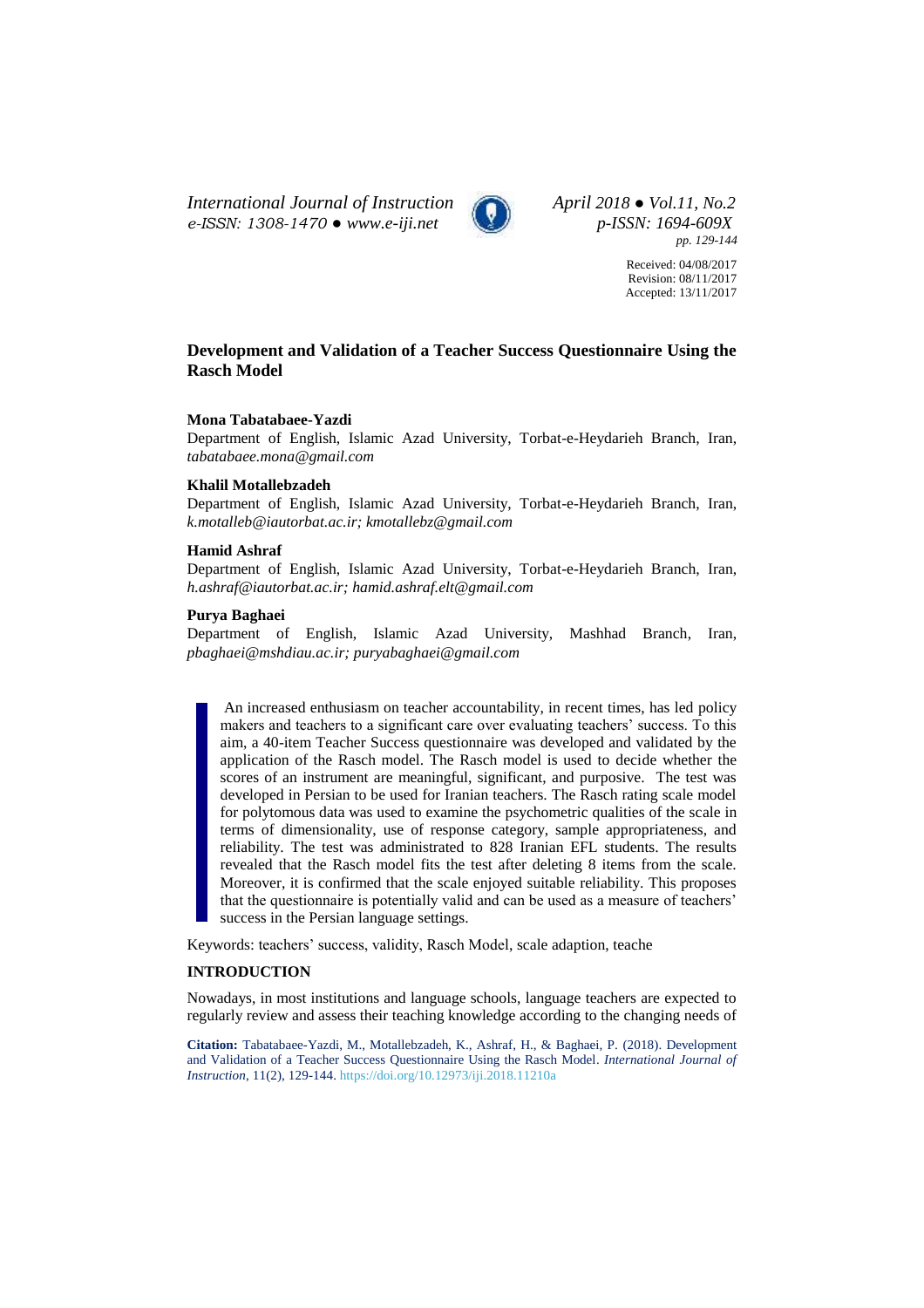the schools. Besides, throughout these recent eras, evaluating teachers' success has become a crucial issue due to the increased motivation on teacher accountability (Kane & Cantrell, 2010) and variability in the quality of teaching (Duta & Rafaila, 2014). Consequently, researchers constantly look for more reliable measures of teachers' success.

Teachers' success is defined as whatever leads a teacher to move toward accomplishment (Malik Omar, 2016; Seyf, 2008). A number of studies have pointed to the need to create criteria for the content of language teacher education with the aim of developing new possibilities and successful teacher (Guntermann, 1993), which has always been of much concern among educators, teachers, and trainers. However, what type of data measures the teachers' success in one classroom versus that of another?

The majority of teachers, in the area of teacher education, define their perception of success in terms of their learners' behaviors and performance, (Harootunian & Yargar, 1980; Fullan, 1999; Fullan & Hargreaves, 1996). To them becoming a successful teacher means improving learner learning outcomes. Therefore, practices and activities that seem to be useful in helping learners get desired learning outcomes, might be the key to their success. Moreover, beliefs about success are also reported to be in accordance with teachers' classroom experience and the way they use new instructional strategies (Harootunian & Yargar, 1980). Accordingly, Glickman (2007), referred to "involvement in planning, implementing, and evaluating programs "as one of the common characteristics of successful professional development programs which leads to teacher and learners' success. The success of teachers highly depends on teachers' ability to improve both basic knowledge and advanced thinking and problem solving among their students, and such efficient practices entail teachers to have a profound understanding of the content they teach (Loucks-Horsley, Hewson, Love, & Stile, 1998). Moreover, teachers need to learn how to personalize instruction, generate and apply significant learning resources, and offer success-based tasks (Conley, 1992).

According to Seyf (2008) being a successful and an effective teacher requires having the ability to keep students interested in learning, managing the class, helping the students and having the necessary knowledge on manipulating the appropriate teaching methodologies. He also states that a good teacher must be able to promote the feeling of success and enjoy among students. Regarding characteristics of a successful teacher, Shoari Nejhad (1996) adds that there are qualities such as security, admiration, selfassurance, trustworthiness, authenticity, sympathy, understanding, resourcefulness, and cleverness. Akrofy (1982) believes that accepting the criticisms from students' side, talking about one's feelings to students and having pleasant relationship with both students and their parents, along with having control over the content of material being taught are all other characteristics of a successful teacher. Furthermore, Cohen, McCabe, Michelli, and Pickeral (2009) reported that "positive school climate is associated with and predictive of academic achievement, and teacher success".

Markley (2004, cited in Ghasemi & Hashemi, 2011) noted the important role of English language teachers in their academic success and learners' learning that highly depends on teachers and their methodologies in their classes. It is stated that, teachers'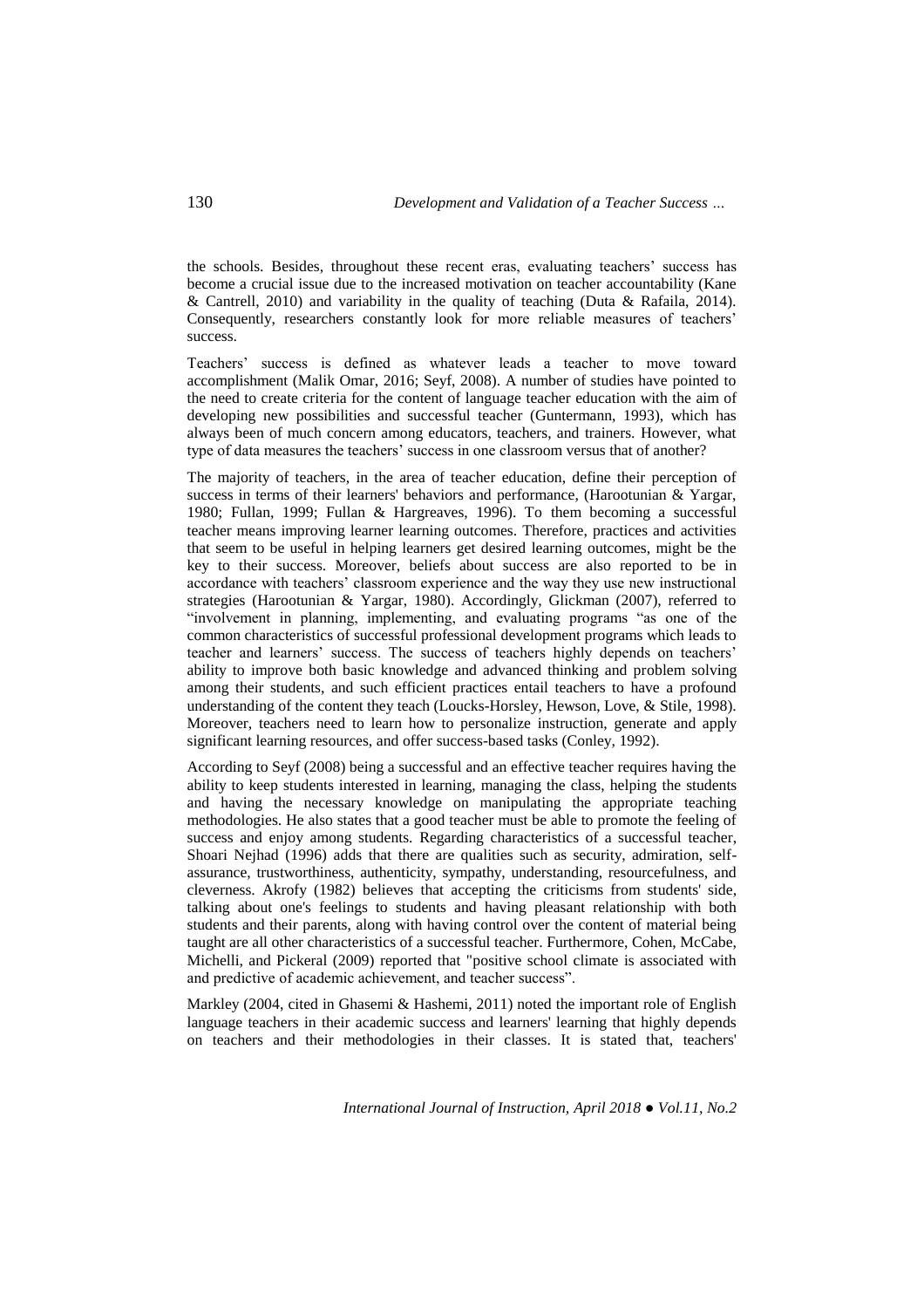methodologies and their actions in the class and the way they recognize and arrange instruction extremely depend on teachers' ideologies of effective teaching and their ideas about teacher success (Ghaith & Shaaban, 1999; Chacón, 2005). Similarly, in the case of teaching in private language institutes, teachers who feel more successful in their job are more likely to handle different source of stresses (e.g., job insecurity, work overload, student' slow motivation).

In addition, numerous studies point out that students emphasize on teachers' rapport, enthusiasm and sociability as features that can differentiate successful teachers from unsuccessful ones (Basow, 2000; Basow & Silberg, 1987; Best & Addison, 2000; Bousfield, 1940; Cravens, 1996; Feldman, 1986; Guerrero & Miller, 1998; Marsh & Roche, 1997; Radmacher & Martin, 2001).

Owen and Skinner (2004) stated that professional development (PD) programs, which are defined as activities and programs offered to teachers in order to develop their knowledge, and skills are critical for maintaining the knowledge, skills, and attitudes to be a successful teacher. Collaboration can be considered as one of the important programs in the area of PD which highly influence on teachers' success. This means that teachers should be provided with the knowledge and skills to collaborate. Professional learning must be aimed at improving the quality of collaborative work since some of the most important forms of professional learning occur in group settings (Tanghe & Pask, 2016; Dooly & Sadler, 2013).

Moreover, Marinescu, et al. (2017) made an interesting example of teachers' characteristics and responsibilities in postmodern eras. She considered a school short trip or camp and discussed different probable responsibilities of a teacher which clearly highlights this fact that a teacher, to be successful, has to play a role of teacher, parent, doctor, counselor and most importantly, a true friend of the student. She stated that:

"teacher performs multiple roles: designed to support students: submit the significance of various visited tourist attractions, supports students in passing a certain path, or to choose adequate clothing or food, plan events and organize their program, first aid in case of medical emergencies, consulting pupils in difficulty, managing conflict situations etc." (Marinescu, et al., 2017)

As a result, since teachers have a key role in our society and the success of learners' future highly depends on teachers' success and developing a domain-specific teachers' success scales is of utmost important because teachers feeling of success in their teaching practices values their future performances as well, the researchers in this study aimed to develop and validate a 40- item Teachers' Success questionnaire by the application of the Rasch model using Winsteps 3.73.

Rasch model, which is named after the Danish mathematician and statistician Georg Rasch, is a prescriptive probabilistic mathematical concept. It is known for its two incredible properties of invariance and interval scaling, which are achieved when the basic assumption of unidimensionality underlying the model is met, i.e. when the data fit the model.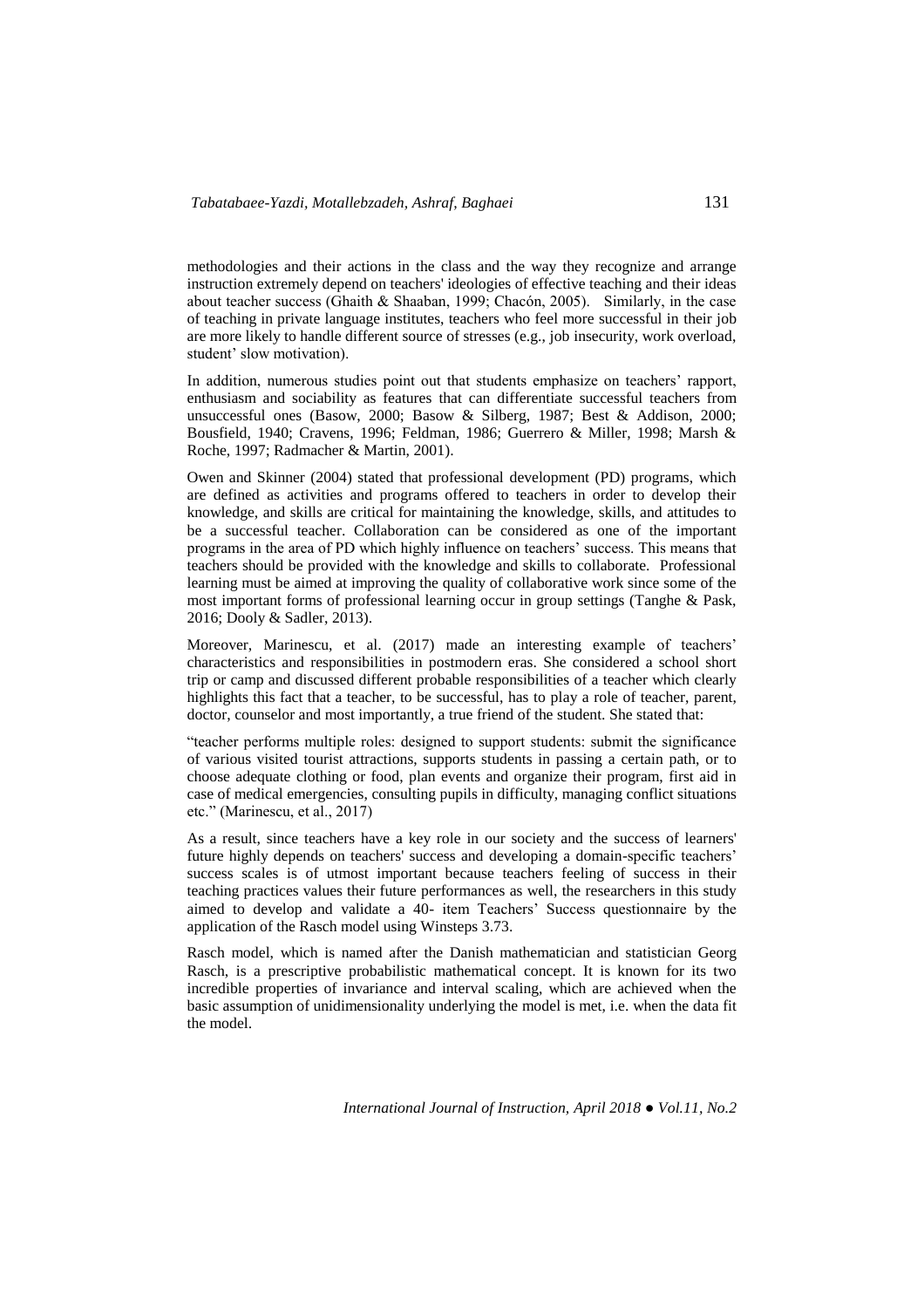# **METHOD**

#### **Measures<sup>1</sup>**

A 40-item questionnaire which consisted of different items for evaluating teachers' success was used to investigate students' perspectives on a successful teacher. The questionnaire was developed according to the underlying theories, research, and available literature (Bhardwaj, 2009; Malik Omar, 2016; Richard, 1998). Factor analysis was used to classify each construct's items.

Generally, items were classified into seven different constructs, namely 1. ELT competencies (including 6 items such as "the teacher communicates the subject matter clearly in front of the students"), 2. Teachers' Delivery of instruction/Goals and Accountability (consists of 11 items such as" The teacher selects proper teaching aids beforehand"), 3. Interpersonal relationships with Students and Colleagues (includes 3 items such as "The teacher creates a positive environment for student learning and involvement"), 4. Examination/ Evaluation (includes 5 items such as "The teacher uses the scores as one of the major sources to check students' understanding"), 5. Class attendance, Management and Commitment (consists of 4 items such as "She/he always tries to be punctual"), 6. Attitude, Motivation, and Confidence (consists of 8 items such as "She/he controls the class confidently and has enough self-confidence and autonomy"), 7. Teacher's Self-awareness (consists of 3 items such as "The teacher has complete knowledge of individual differences").

Each item of the questionnaire was rated on a five-point Likert scale from (Never) to (Always). It took about 5 minutes to be completed. Table 1 showed the Cronbach's  $\alpha$ internal consistency reliability coefficient of the scales.

#### Table 1

 $\overline{a}$ 

Internal Reliability of the Scales, Cronbach Alpha coefficients (α)

| <b>Scales</b> | Subscale                                  | <b>Items</b>               | Cronbach's $\alpha$ |
|---------------|-------------------------------------------|----------------------------|---------------------|
| Teachers'     | ELT competencies                          | $1 - 2 - 3 - 4 - 5 - 6$    | 0.80                |
| success       | Teachers' Delivery of instruction/Goals   | $7 - 8 - 9 - 10 - 11 - 12$ | 0.88                |
|               | and Accountability                        | 13-14-15-16-17             |                     |
|               | Interpersonal relationships with Students | 18-19-20                   | 0.78                |
|               | and Colleagues                            |                            |                     |
|               | Examination/Evaluation                    | 21-22-23-24-25             | 0.80                |
|               | Class attendance, Management and          | 26-27-28-29                | 0.89                |
|               | Commitment                                |                            |                     |
|               | Attitude, Motivation, and Confidence      | 30-31-32-33-34-            | 0.91                |
|               |                                           | 35-36-37                   |                     |
|               | Teacher's Self-awareness                  | 38-39-40                   | 0.80                |

 $1$  The teacher success questionnaire validated in this study is available from the author on email request.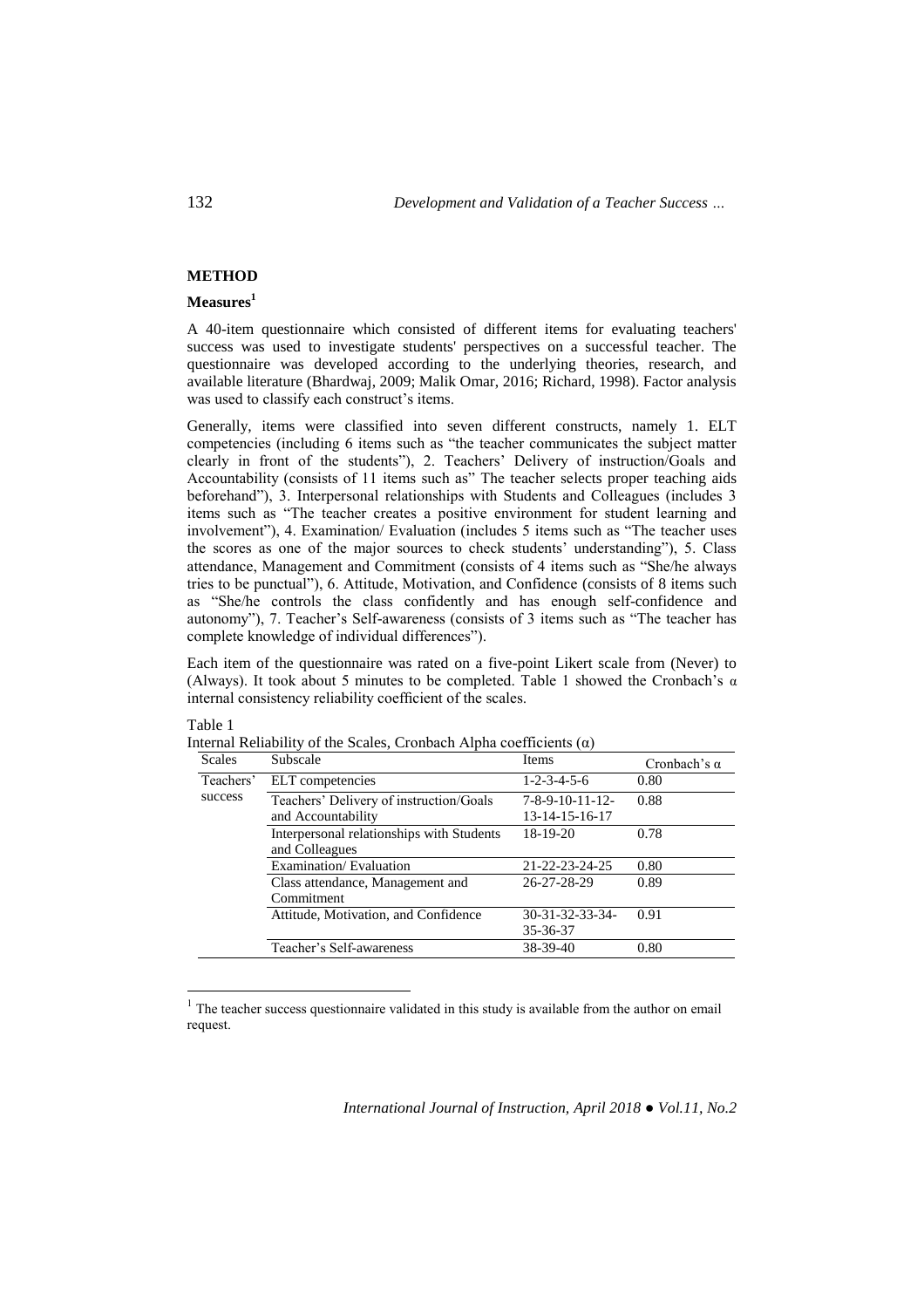# **Participants**

Table 2

A total number of 828 Iranian students studied English in different language institutions of Iran participated in this study to provide us with their perspectives on their teachers' success. They were 375 males (45%) and 453 females (55%) and from different age groups ranged below 20 to above 40, the mean age was 19 (SD= 0.9). (Table 2)

Participants' native language was Persian with English as a foreign language. The research was approved by the ethics committees of the language schools.

At the time of the administration of the survey, participants were told that their participation was voluntary, and they were reminded not to put their name or any identifying information on the survey, and that all data would remain anonymous and confidential. About 90 percent of the survey was done in a paper-based format (and less than 10 percent through Google Drive) because generally, a 30 percent response rate for Web-based surveys is expected (Saunders, Lewis & Thornhill, 1997).

| Demographic profile of respondents |               |           |            |  |  |
|------------------------------------|---------------|-----------|------------|--|--|
|                                    | Category      | Frequency | Percentage |  |  |
| Gender                             | Male          | 375       | 45         |  |  |
|                                    | Female        | 453       | 55         |  |  |
| Age                                | $-20$         | 412       | 50         |  |  |
|                                    | 21-30         | 363       | 44         |  |  |
|                                    | $31-40$       | 50        | 4          |  |  |
|                                    | $+40$         | 3         | 2          |  |  |
| Educational                        | Under Diploma | 125       | 15         |  |  |
| status                             | Diploma       | 379       | 46         |  |  |
|                                    | A.A.          | 218       | 26.6       |  |  |
|                                    | B.A.          | 93        | 11         |  |  |
|                                    | M.A.          | 10        |            |  |  |
|                                    | PhD           | 3         | 0.4        |  |  |
| Proficiency                        | Average       | 226       | 27         |  |  |
|                                    | Good          | 337       | 41         |  |  |
|                                    | Very Good     | 181       | 22         |  |  |
|                                    | Excellent     | 84        | 10         |  |  |

#### **FINDINGS**

The data were analyzed using Winsteps Rasch software version 3.73 (Linacre, 2009) to confirm the construct validity of the "teachers' success" questionnaire. In the area of research and social sciences, the Rasch model (Rasch 1960/1980) has been used widely for analyzing questionnaires and construct validity (Baghaei, 2008). A test is said to be valid when the data fitted the model, which indicates that a construct is underlying the covariance among the items and causes the item responses (Baghaei & Tabatabaee Yazi, 2016; Borsboom, 2008). Therefore, the data consisting of 40 items and 828 participants were subjected to the Rasch analysis to estimate the fit of data to the model. Item response theory (IRT) models and Rasch models require observing for two assumptions of local independence and unidimensionality (Baghaei, 2009).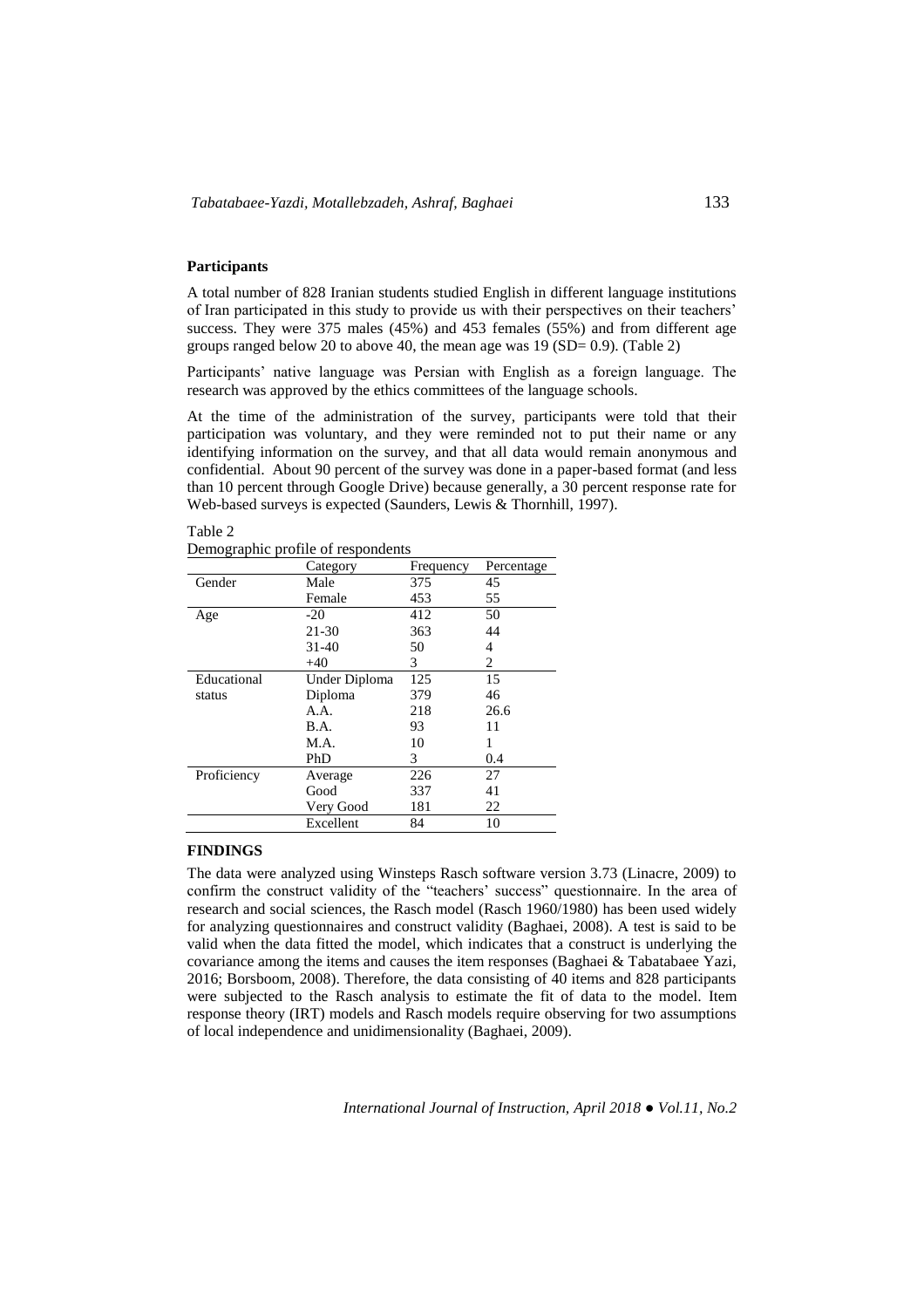Unidimensionality means that the items of a test are expected to share a single dimension that the test is proposed to measure. This single dimension is expected to overcome the other dimensions measured by the items. And these "other dimensions" are supposed to not be shared by many items of the test and behave like random noise (Linacre, 2009b).

Local independence also explains unidimensionality more specifically. It suggests that the correlation between the test' items should be caused by the single dominant dimension which effects on answering the test. After removing this effect, the correlation should decrease to zero (Baghaei, 2010; Linacre, 2009b).

#### **Individual Item Characteristics**

As the first step in the Rasch analysis, the fit indices were studied closely. (Table 3)

The column labeled as "MEASURE" shows the difficulty estimates for the items. "MODEL S. E.", shows the standard error of the item difficulty measures. Mean square "MNSQ" is provided for "OUTFIT" and "INFIT" columns. Outfit and infit mean-square values in the range of 0.60 to 1.40 (Linacre, 1999; Wright & Linacre, 1994) are considered productive for measurement in rating scales.

Following the criteria recommended by Bond and Fox (2007) the results indicated that all items fit the Rasch model, except eight Items (Items 2, 6, 9, 10, 12, 14, 20 and 32) which have outfit and infit mean square (MNSQ) indices outside the acceptable range of 0.60-1.40. Misfitting items are signs of multidimensionality and model deviance.

Values larger than 1.4 designate unusual response patterns that mislead the measurement and are instances of construct-irrelevant variance (Baghaei, 2008); values smaller than 0.60 specify deterministic response patterns, and are benign. They show redundancy of information; they do not mislead measurement but can lead to false high reliabilities.

Table 3 shows the fit indices for the items. The items are set from difficult to easy. As it is shown the easiest item is item 7 and the most difficult item is item 6. It means that the difficulty of item 6 (the most difficult item) is estimated to be 0.86 logits with the standard error (SE) of 0.04, which means one can be 95% sure that the true value for the difficulty of this item lies somewhere between 0.78 to 0.94 logits, i.e., two SE's below and above the observed measure.

As Table 3, Infit and Outfit MNSQ columns, signify items 2, 6, 10 and 14 are not within the acceptable range of 0.60 to 1.40, moreover, Outfit ZSTD show items 9, 12, 20 and 32 as misfit items, so these items should be either deleted or modified because of lack of fit to the model.

The analyses of the items yielded an item difficulty range of -0.50 to 0.86 logits with a separation reliability of .98. Person estimates ranged from - 6.23 to 6.23, with a separation reliability of .91.

In Rasch analysis, the person separation index is used instead of reliability indices. Separation reliability indicates how well the person parameters are discriminated on the measured variable. A high separation reliability index shows that there is a strong possibility that persons with high ability estimates have higher ability estimates than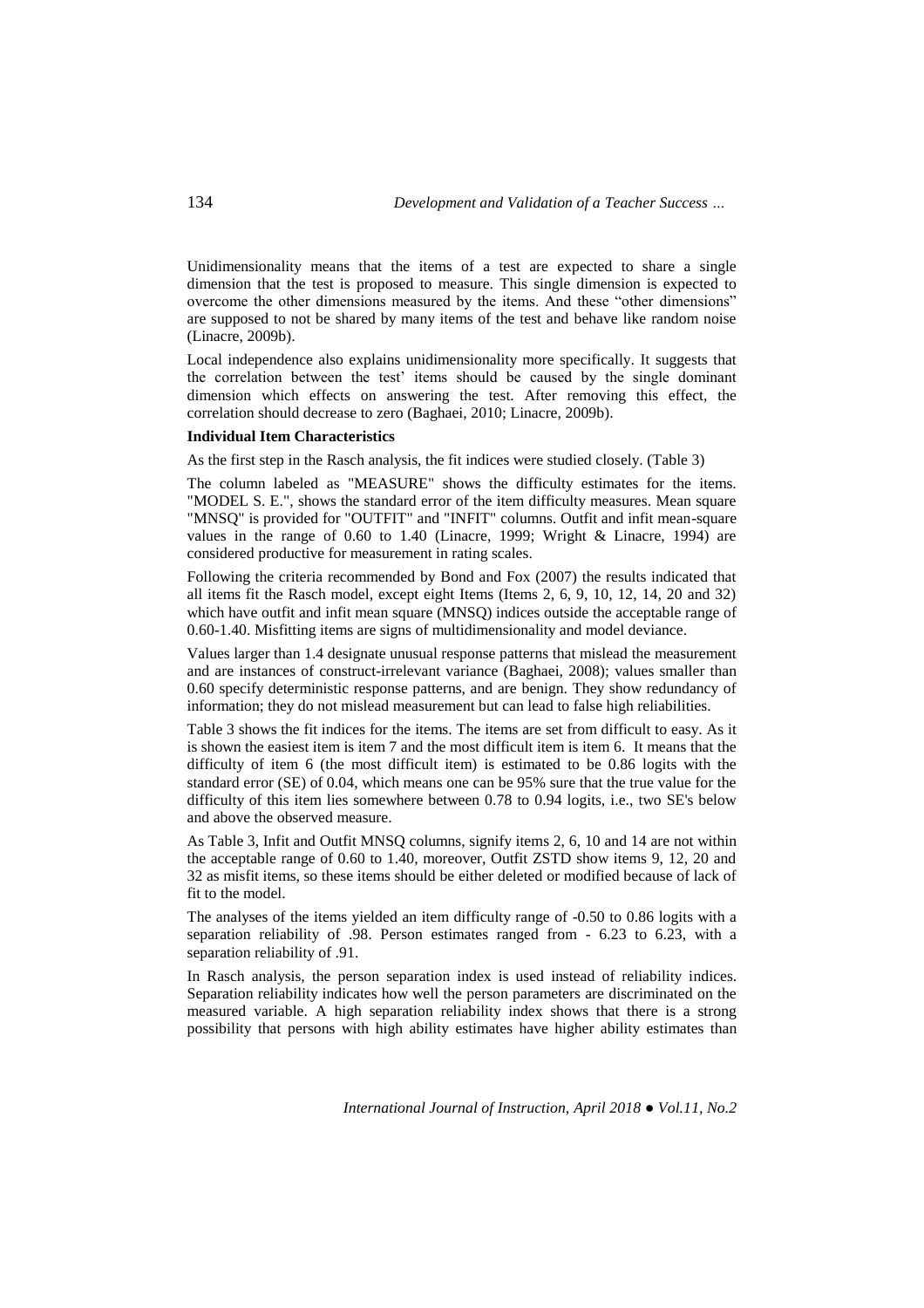persons/items with low estimates (Linacre, 2009). It means that a higher reliability value specifies a strong relationship between the items of the test, while a lower value shows a weaker relationship between the test items. Therefore, the study showed to have a high reliability value.

Table 3 Item Measures and Fit Statistics for the "teachers' success"

| <b>ENTRY</b><br>NUMBER | TOTAL<br><b>SCORE</b> | TOTAL      | COUNT MEASURE    | MODEL<br>5.6.    | MNSO      | INFIT/OUTFIT<br>MNSQ |
|------------------------|-----------------------|------------|------------------|------------------|-----------|----------------------|
| 6                      | 2716                  | 828        | .86              | .04              | 1.52      | 1.73                 |
| 10                     | 2755                  | 828        | .80              | .04              | 1.93      | 2.05                 |
| 2                      | 2806                  | 828        | .72              | .04              | 1.31      | 1.39                 |
| 11                     | 2933                  | 828        | .52              | .04              | 1.15      | 1.17                 |
| 23                     | 3002                  | 828        | $-41$            | $-04$            | 1.<br>O7  | 1.14                 |
| 14                     | 3013                  | 828        | .39              | .04              | 1.52      | 1.62                 |
| 13                     | 3071                  | 828        | .29              | .04              | 1.08      | 1.13                 |
| 22                     | 3080                  | 828        | .28              | .04              | 1.20      | 1.26                 |
| 21                     | 3156                  | 828        | .15              | .04              | 1.19      | 1.31                 |
| 38                     | 3161                  | 828        | .14              | .04              | .90       | .94                  |
| 12                     | 3194                  | 828        | .08              | .04              | 1.01      | 1.11                 |
| 24                     | 3201                  | 828        | .07              | .04              | 1.00      | 1.07                 |
| 34                     | 3205                  | 828        | .07              | .04              | .88       | .81                  |
| 37                     | 3206                  | 828        | .06              | .04              | 1.16      | 1.22                 |
| 30                     | 3216                  | 828        | .05              | .04              | .84       | .82                  |
| 39                     | 3238                  | 828        | .01              | .04              | .91       | .88                  |
| 36                     | 3243                  | 828        | .00              | .04 <sub>1</sub> | .79       | $-73$                |
| 35                     | 3253                  | 828        | $-.02$           | .04              | .76       | .69                  |
| 8                      | 3260                  | 828        | $-.03$           | .04              | .93       | 1.01                 |
| 15                     | 3261                  | 828        | $-.04$           | .04              | .76       | .70                  |
| $\circ$                | 3263                  | 828        | $-.04$           | .04              | 1.22      | 1.26                 |
| 16                     | 3277                  | 828        | $-.07$           | .04              | .83       | .77                  |
| $\mathbf{1}$           | 3295                  | 828        | $-.10$           | .04              | .92       | 1.08                 |
| 20                     | 3300                  | 828        | $-.11$           | .04              | .94       | .96                  |
| 5                      | 3312                  | 828        | $-.13$           | .04              | 1.06      | 1.10                 |
| $\blacktriangleleft$   | 3317                  | 828        | $-.14$           | .04              | 1.08      | 1.14                 |
| 18                     | 3319                  | 828        | $-.14$           | .04              | $-83$     | .79                  |
| 29                     | 3326                  | 828        | $-.16$           | .04              | .74       | .70                  |
| 40                     | 3349                  | 828        | $-.20$           | .04              | .83       | .79                  |
| 32                     | 3366                  | 828        | $-.24$<br>$-.25$ | $-04$<br>.04     | .88       | .79                  |
| 19                     | 3371<br>3385          | 828        | $-.27$           |                  | .92<br>95 | .89                  |
| 28<br>25               | 3387                  | 828        |                  | .04              | v<br>90   | .89<br>86            |
| з                      | 3392                  | 828        | $-.28$<br>$-.29$ | .04<br>.04       | .79       | .83                  |
| 17                     | 3402                  | 828<br>828 | $-0.31$          | .05              | .85       | .79                  |
| 31                     |                       | 828        | $-0.35$          |                  | .89       |                      |
| 33                     | 3424<br>3438          | 828        | $-.38$           | .051<br>.05      | .83       | 83<br>.74            |
| 27                     | 3441                  | 828        | $-0.39$          | .05              | .96       | 90                   |
| 26                     | 3477                  | 828        | $-.47$           | .051             | .99       | 92                   |
| ァ                      | 3491                  | 828        | $-.50$           | .05              | .76       | .76                  |

#### **Response Scale Analyses**

Rating scale structure's properties were also studied. Table 4 shows category statistics for the 5-point scale. As it is shown, a large portion of the response categories were Categories 5, 4 and 3 respectively. It reflects the fact that category 1 and 2 were chosen by a small proportion of the respondents. It means that it is better to merge these 2 categories.

The third column in the table (Table 4) was the category observed average. This is the mean of all persons in the sample who selected that category. It is expected that observed averages to increase along with category values, which was the pattern observed with these data.

The infit and outfit mean squares for each category level are the average of the infit and outfit mean-squares associated with the responses in each category, with an expected value of 1.0; values above 1.50 are problematic (Linacre, 2009a). As shown in the table, all categories were within the accepted limits, except the first category's outfit MNSQ.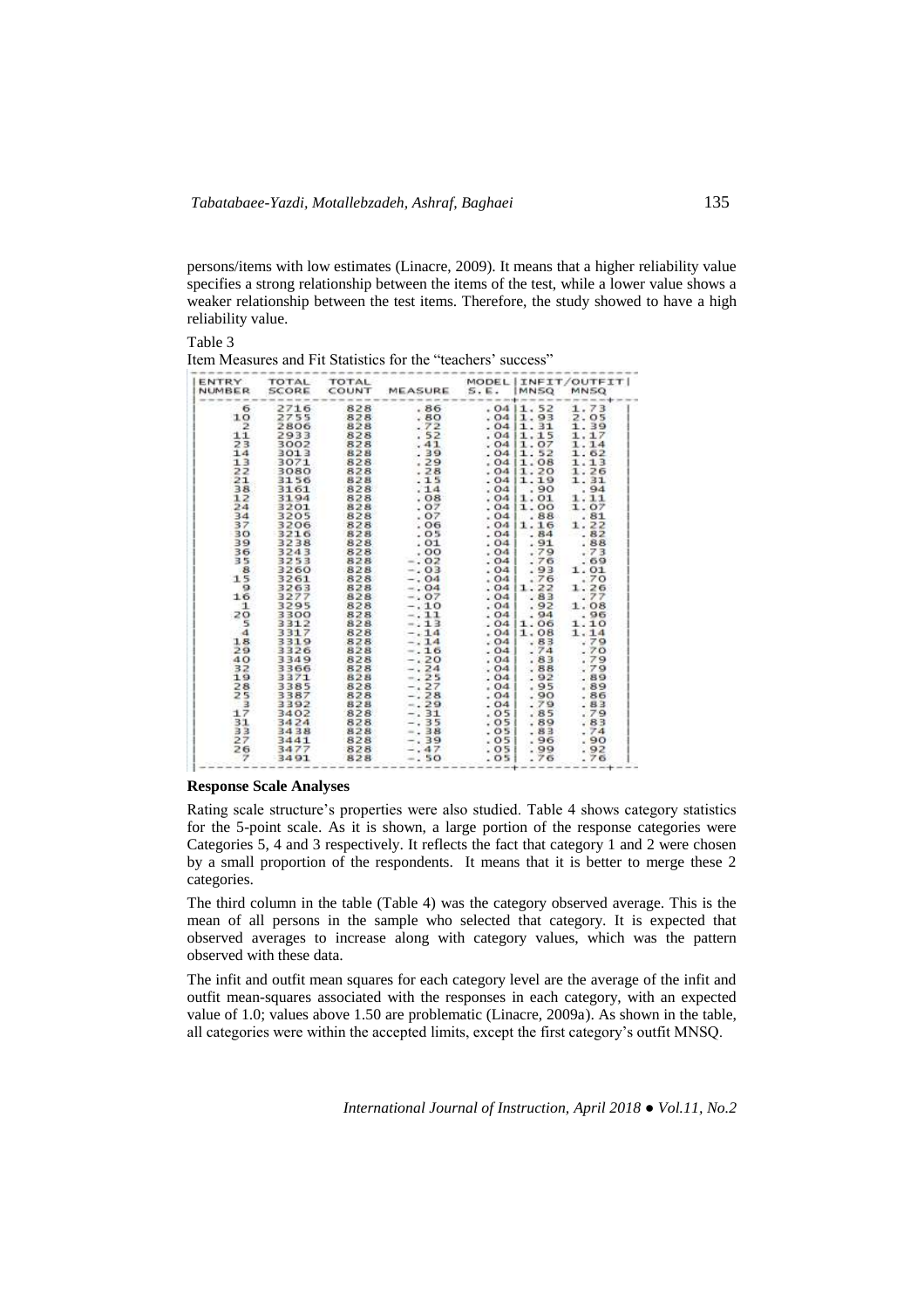Lastly, the thresholds column illustrated the points on the rating scale where the probability of being observed in either of two adjacent categories is equal. The first category has no earlier category; therefore there is no measure for the first category. It is assumed by the rating scale model that step difficulties do not differ across the items and thresholds for all the items should be as one set of the category. In evaluating rating scales, the order of the thresholds for items should be studied. It is expected that threshold estimates increase with category values. Disordered thresholds show that the category is not defined clearly for respondents (Linacre, 1999). It means that respondents cannot clearly differentiate the options (Bond & Fox, 2007). To solve this problem, it is recommended to reduce the number of response options by eliminating the neighbouring categories (Bond & Fox, 2007; Linacre, 1999). The threshold estimates of the "teachers success" was shown to be in order (-1.29, -0.41, 0.42, 1.27).

#### Table 4

| <b>Category Statistics</b> |              |                  |            |             |          |
|----------------------------|--------------|------------------|------------|-------------|----------|
| Category                   | Count $(\%)$ | Observed average | Infit MNSO | Outfit MNSO | Threshol |
|                            |              |                  |            |             | d        |
| 1 Never                    | 1272<br>(4)  | $-0.19$          | 1.49       | 1.75        | None     |
| 2 Rarely                   | 3130<br>(9)  | $-0.09$          | 0.94       | 0.98        | $-1.29$  |
| 3 Usually                  | 6218         | 0.47             | 0.86       | 0.85        | $-0.41$  |
|                            | (19)         |                  |            |             |          |
| 4 Often                    | 9384         | 1.13             | 0.87       | 0.82        | 0.42     |
|                            | (28)         |                  |            |             |          |
| 5 Always                   | 13116        | 1.99             | 1.02       | 1.01        | 1.27     |
|                            | (40)         |                  |            |             |          |

Figure 1 represents a graphic representation of the probability curves for each response category. Each category should consist a peak on the curve, shows that each category is most likely for respondents falling on certain sections of the trait continuum, which means that each category characterizes a single section of the measured construct. "The plot should look like a range of hills. Categories which never emerge as peaks correspond to disordered Rasch-Andrich thresholds. These contradict the usual interpretation of categories as being a sequence of most likely outcomes" (Linacre, 2009, p. 304).



Category Probabilities curve for Teachers' success.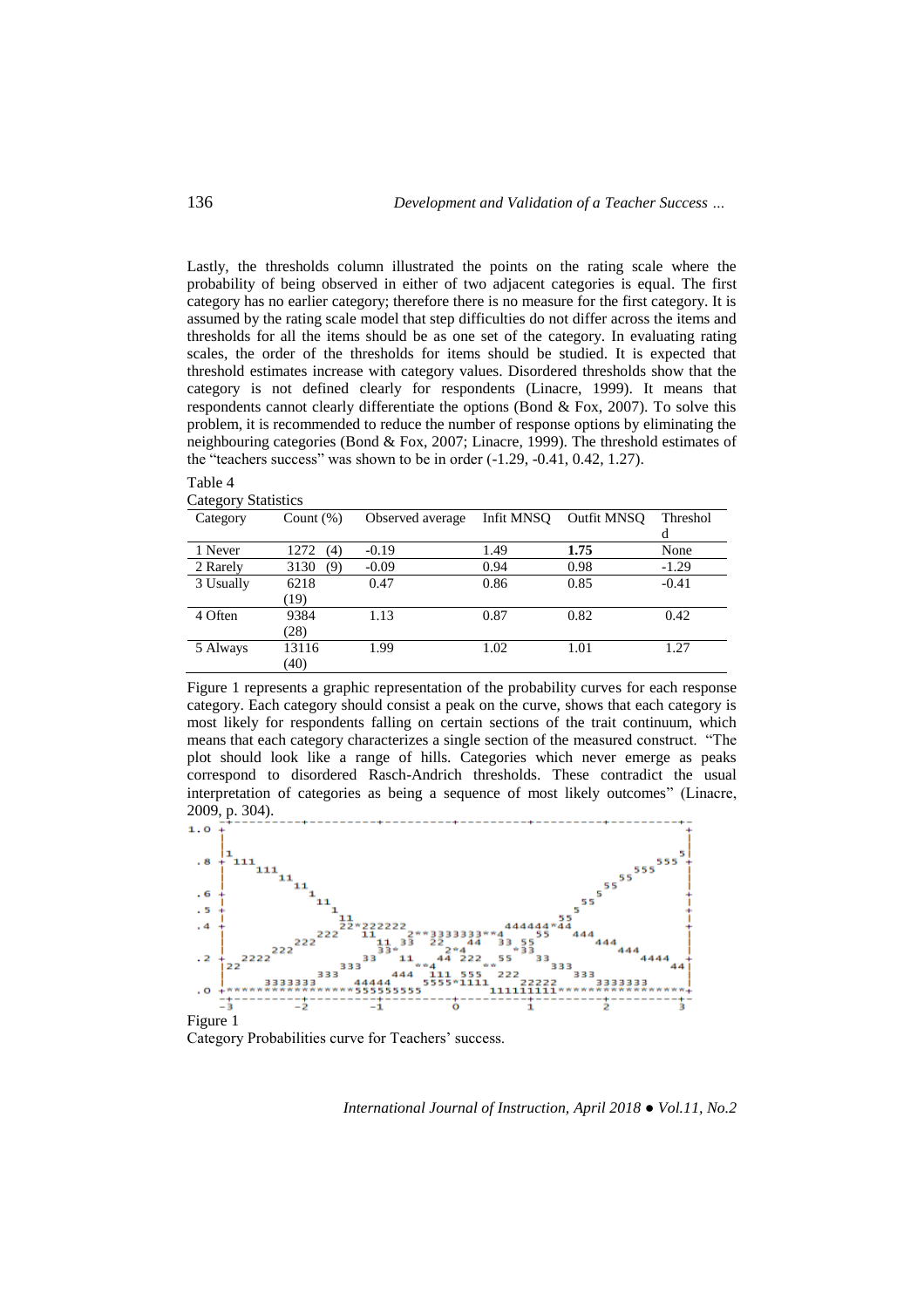In this study, as it is illustrated by Figure 1, all the categories consisted a peak on the curve, showing a range of hills, therefore, each category symbolizes a single unit of the measured construct.

Figure 2 represents the Item-person map of the data (a section of the map is shown because of its long length). Numbers on the right indicate items and # on the left signify persons. Items and persons located on top of the scale are more difficult and more proficient, respectively. On the other hand, items down the scale are easier and less proficient. The map shows that the item categories cover an operational range wider than the overall item estimates in Table 3. The lowest threshold is  $-2.45$  logits (item 7) and the highest is 2.65 logits (item 11), which show a range of 5.10 logits covering a wide-ranging of the trait continuum, that is, the questionnaire covers a wide range of ability. It means that the component of teachers 'success are proven to be appropriate indicators for teachers' success.



Items-person map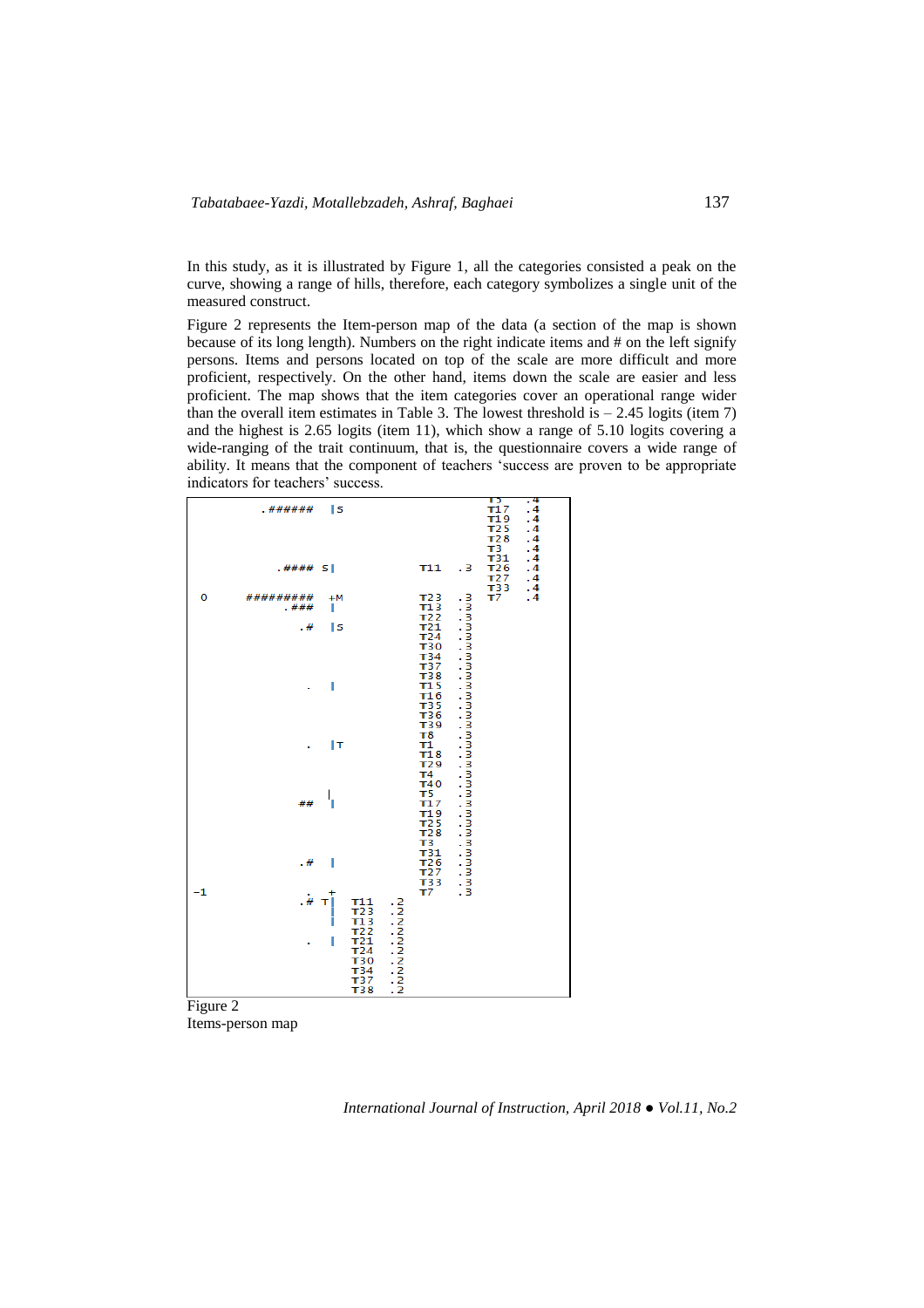#### **Examination of Unidimensionality**

To check the unidimensionality of the scale, global fit statistics were studied by examining patterns in the residuals. The smaller the residuals, the better the data have a tendency to fit the model. Residuals are not explained by the model, thus it is expected that they are randomly distributed and not correlated (Linacre, 2009a). By subjecting residuals to principal components analysis (PCA), which is a method of overall fit and unidimensionality (Baghaei & Cassady, 2014; Linacre, 2009), it is expected that the residuals are not interrelated and no factor can be taken out from them. It is important to note that PCA is performed on the standardized residuals and not the original data. That is, the target dimension—or latent trait—has already been removed when PCA is applied (Linacre, 2009a). Any factor extracted from the residuals is not an original target dimension, or latent trait because PCA is not performed on the original data, but the standardized residuals.

The data fit the Rasch model if the latent trait describes all information in the data and the residuals characterize random noise. Therefore, residuals will be distributed independently of each other, as a result, residuals' matrix of correlations would be 0 (Smith, 2002). On the other hand, if a factor is extracted from the residuals, the test is shown to be not unidimensional (Baghaei & Cassady, 2014).

To decide whether the factor extracted from the residuals is ignorable or not, the size of its eigenvalue should be considered. The size of the eigenvalue in the first factor is a degree of unidimensionality or overall fit of data to the Rasch model (Smith, 2002). However, as Linacre (2009a) stated eigenvalues above 2 propose that the dimension extracted from the residuals is a secondary dimension that threatens the unidimensionality of the scale.

PCA of the standardized residuals (Table 5) showed that the Rasch dimension (the proposed dimension) is as big as 32.5 items which explains 44.8% of the variance; 22.7% are explained by item measures and 22.1% are explained by person measures. In all, 52.2% of the variance remains unexplained.

Unidimensionality of the data can be examined through the row "unexplained variance in the  $1<sup>st</sup>$  contrast" in Table 5. Raiche (2005) has suggested that secondary dimensions which have the strength of at least two items (eigenvalue=2) are the sign of concern, therefore, the eigenvalue of 2.8 for the first contrast in the present study shows that the test is possibly multidimensional.

# Table 5

|                                      | Empirical |         |         | Modeled   |
|--------------------------------------|-----------|---------|---------|-----------|
| Total raw variance in observations   | 72.5      | 100.0%  |         | 100.0%    |
| Raw variance explained by measures   | 32.5      | 44.8%   |         | $45.7 \%$ |
| Raw variance explained by persons    | 16.0      | 22.1 %  |         | 22.5 %    |
| Raw Variance explained by items      | 16.5      | 22.7%   |         | 23.2 %    |
| Raw unexplained variance (total)     | 40.0      | 55.2 %  | 100.0 % | 54.3 %    |
| Unexplained variance in 1st contrast | 2.8       | $4.4\%$ | 8.1%    |           |

Dimensionality output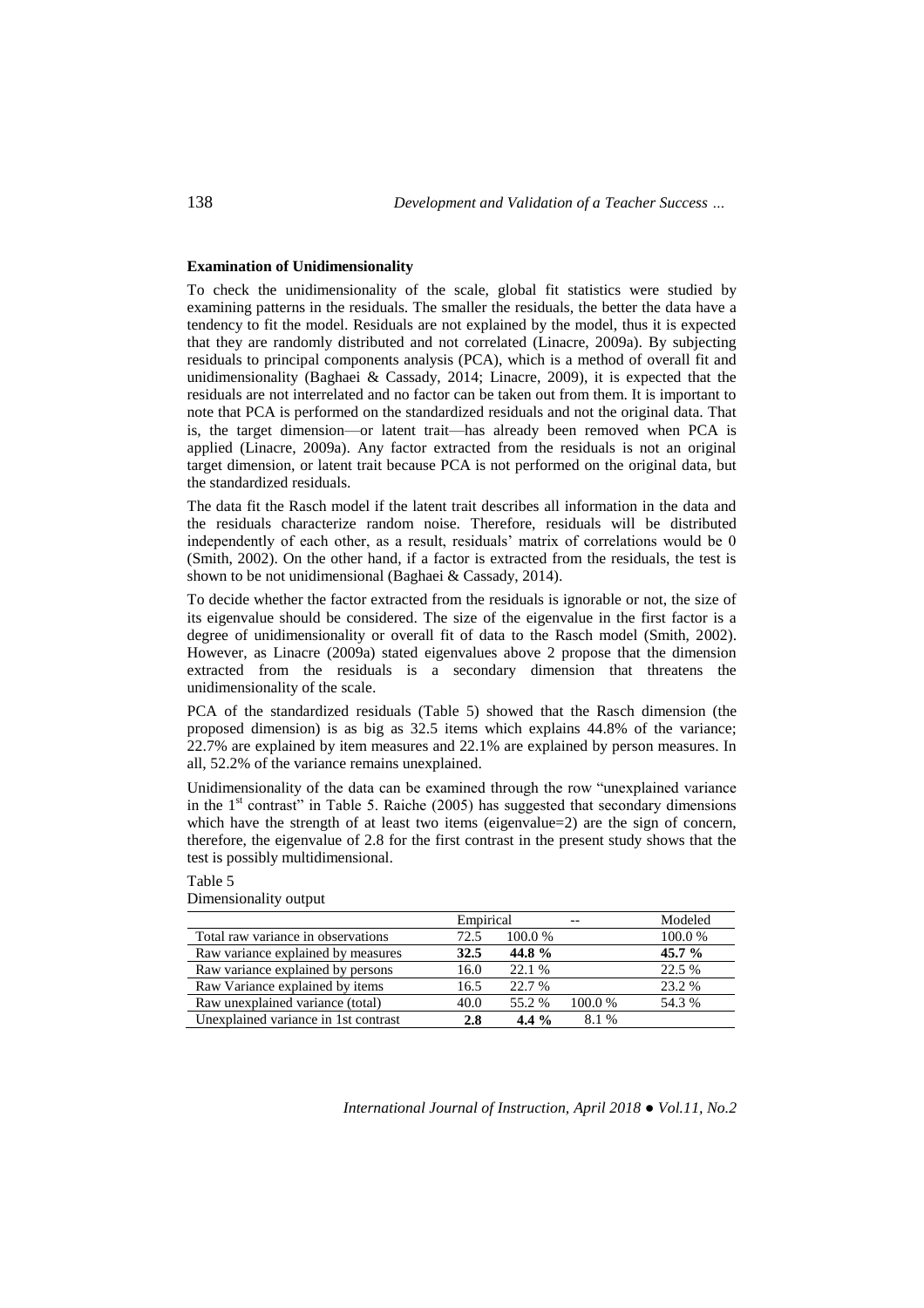# **Follow-up Analysis**

In a follow-up analysis, Items 2, 6, 9, 10, 12, 14, 20 and 32 were deleted, and the first 2 categories in response scale (never and rarely) were merged to one category, then the scale was reanalyzed. The result showed that the 32 remaining items had the acceptable outfit and infit mean-square fit. PCA of standardized residuals, after deleting the eight items, showed that measures explain 45.5 % of the variance and the size of the eigenvalue in the first factor reduced to 1.9, which indicates unidimensionality.

Threshold estimates after deleting the eight items and combining the first 2 response scales (never and rarely) were -0.88, 0.05, and 0.93, and the infit and outfit mean squares for each category level were within accepted limits.

#### **DISCUSSION**

Since teachers' success and their teaching abilities have an important role in their career and their students' future success, the present study aimed to validate a Persian "teachers' success" questionnaire using the Rasch rating scale model (Andrich, 1978).

The analyses were addressed the identification of evidence for a unidimensional structure for the questionnaire, and confirmation of the efficacy of a 5-point response scale.

Findings of the study and examination of item characteristics and response scale quality confirmed that the Rasch model fits the "teachers' success" questionnaire after deleting eight items from the original 40-item Persian questionnaire, which confirms the internal validity of the test.

An explanation for the misfit of the items could be negative wording of the items, such as item 14 which was negatively worded, and the complex structure of the items such as item 6 and 12. The other reason might be that the entire scale with 40 items is multidimensional and, therefore, a multidimensional Rasch model should be used to analyze the different subscales of the instrument (Baghaei, 2012; Baghaei, 2013).

Examining rating scale statistics, also showed that mixing the first two scales of the questionnaire makes the scale more effective than the 5-point scale, as by merging them, the category intervals became wider which means a better distinction among categories. Besides, the person-item map (Figure 2) demonstrates a wide range of the trait continuum.

The thirty-two teachers' success questionnaire had an acceptable person separation reliability of .91 and item separation reliability of .98. Moreover, threshold estimates after deleting the eight items and merging the first two response scales (never and rarely) were shown to be within accepted range.

Moreover, studying the hierarchy of item difficulties provides important information regarding the subscales of the questionnaire and more specifically about teachers' success.

Items that are easily endorsed and received higher scores showed indicators with a greater importance to respondents about "teachers' success" and highlighted qualities that teachers succeeded in them more than other indicators. Whereas, those that received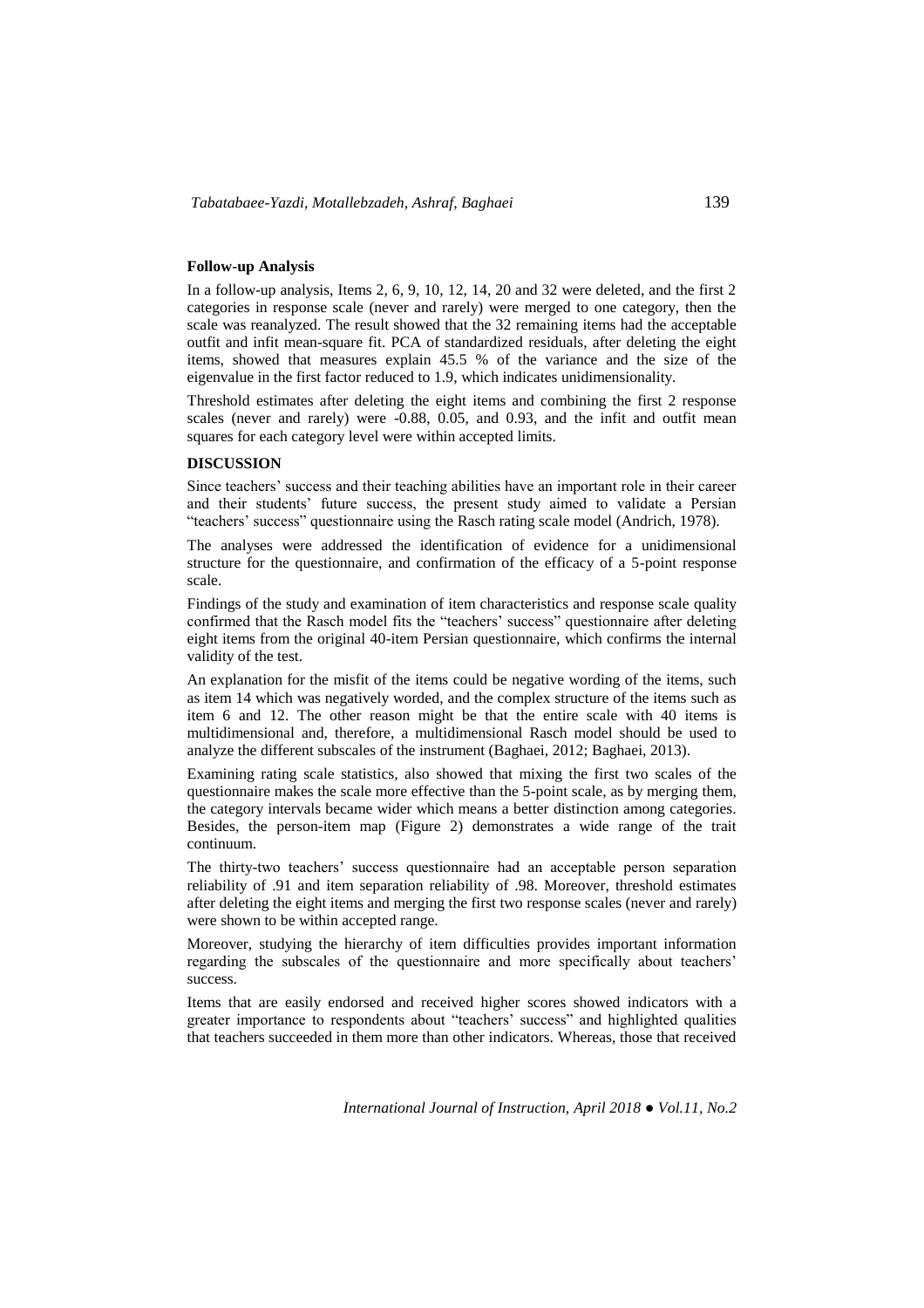lower scores demonstrated indicators that were less prominent for respondents, or were not fully observed by respondents about their teachers.

In view of that, the person-item evaluation showed that items 7, 27, and 33 were the items most likely to be endorsed (i.e., "*My teacher has full mastery over the subject she/he is teaching*.", "*She/he always tries to be punctual*." and "*She/he is respectful in students' point of view*."). Alternatively, the least likely to be endorsed items and so those that required being cared more by the teachers were Items 11, 23, 13 and 22 (i.e., "*Students receive frequent feedback about their performance*.", "*The teacher tries to relate language forms, functions and vocabulary to contexts relevant to students' interest*.", "*The teacher reviews with the students the homework they have prepared*.", and "*Throughout the course, the teacher uses/develops appropriate quizzes and tests to evaluate students' progress and increase motivation*."

These finding revealed that "Examination/ Evaluation" is the construct which its indicators less likely to be endorsed. The reason may be behind the fact that, in Iran, all the syllabi, resources and sometimes the evaluation methods are suggested by the Ministry of Education and teachers do not have much choice except working with the prescribed materials. Accordingly, Ahmady et al. (2009) endorse that these curricula usually suffer from great implications for teachers and students because they don't involve teachers in active empirical learning through reflection, discussion, practical evaluation and action research.

However, "Class attendance, Management, and Commitment" is one of the scale's constructs which is easily endorsed. This means that teachers are really successful regarding indicators related to their management and commitment, which is in accordance with Zareie, et al. (2016) who reported that class management and settling problem in the class were considered as important factors in teacher' development, while identifying parents' and societies' expectations as well as interacting with them were ranked as the lowest importance.

Generally, the researcher believes that post-method pedagogy in Iran put really heavy responsibilities to teachers without providing them with enough supportive real life contextualized and practical programs. The reason is the fact that teacher education programs in Iran heavily depend on a method based pedagogy following pre-planned syllabi which in turn provide little room for teachers to build their own teaching identity, ideology and ways of teaching.

To sum up, the study's overall findings confirm that the thirty-two teachers' success questionnaire is an effective unidimensional representation for evaluating teachers' success.

# **LIMITATION AND FUTURE DIRECTIONS**

One of the limitations of this study is that the researchers consider only Iranian institutional EFL teachers, thus, other studies could work on teachers working at universities, different cities and different culture to expand on the validation of the questionnaire with a broader examination in order to generalize the findings. Moreover,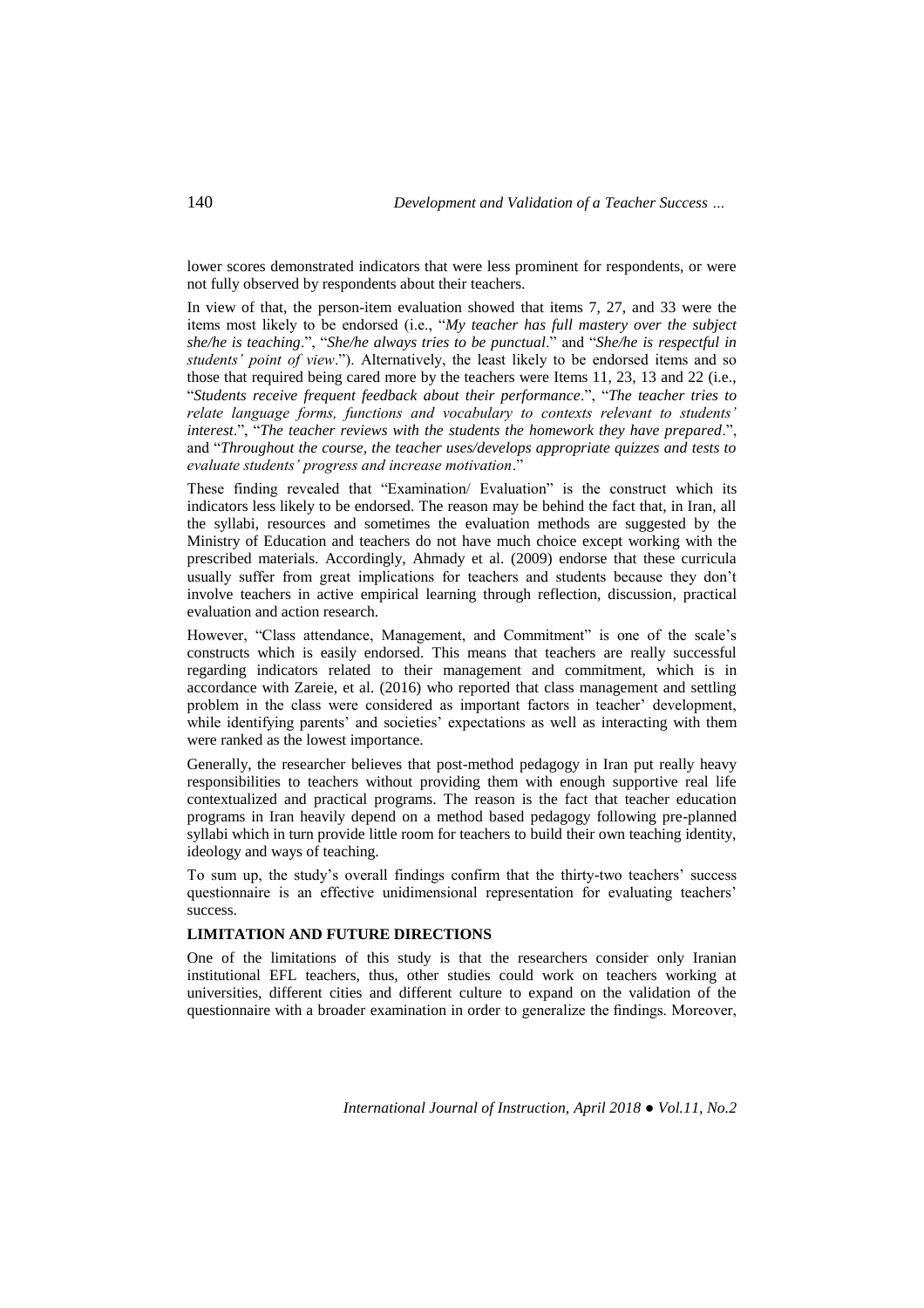examining the scale using multidimensional Rasch model could be a significant future direction to study different constructs of the scale separately.

#### **REFERENCES**

Ahmady, S., Changiz, T., Brommels, M., Gaffney, A. F., & Masiello, I. (2009). The Status of Faculty Development Programmes in Iran after the Medical Education Reform: A Systematic and Comprehensive Approach. *International Journal for Academic Development, 14* (2), 99-110.

Akrofy, A. (1982). A living classroom, George Allen &Unwin, London.

Baghaei, P. (2008). The Rasch model as a construct validation tool. *Rasch Measurement Transactions*, *22*, 1145-1146.

Baghaei, P. (2009). *Understanding the Rasch model*. Mashhad: Mashhad Islamic Azad University Press.

Baghaei, P. (2010). A comparison of three polychotomous Rasch models for super-item analysis. *Psychological Test and Assessment Modeling, 52*, 313-323.

Baghaei, P. (2012). The application of multidimensional Rasch models in large-scale assessment and validation: An empirical example. *Electronic Journal of Research in Educational Psychology*, *10*, 233–252.

Baghaei, P. (2013). Development and psychometric evaluation of a multidimensional scale of willingness to communicate in a foreign language. *European Journal of Psychology of Education, 28*, 1087-1103.

Baghaei, P., & Aryadoust, V. (2015). Modeling local item dependence due to common test format with a multidimensional Rasch model. *International Journal of Testing*, *15*, 71–87.

Baghaei, P., & Cassady, J. (2014). Validation of the Persian translation of the Cognitive Test Anxiety Scale. *Sage Open, 4*, 1-11.

Baghaei, P., Hohensinn, C., & Kubinger, K. D. (2014). The Persian adaptation of the foreign language reading anxiety scale: A psychometric analysis. *Psychological Reports*, *114*, 315–325.

Baghaei, P., & Ravand, H. (2016). Modeling local item dependence in cloze and reading comprehension test items using testlet response theory. *Psicológica, 37*, 85-104.

Baghaei, P., & Tabatabaee Yazdi, M. (2016). The logic of latent variable analysis as validity evidence in psychological measurement. *The Open Psychology Journal. 9*, 168- 175.

Basow, S. A. (2000). Best and worst professors: Gender patterns in students' choices. *Sex Roles, 34*, 407-417.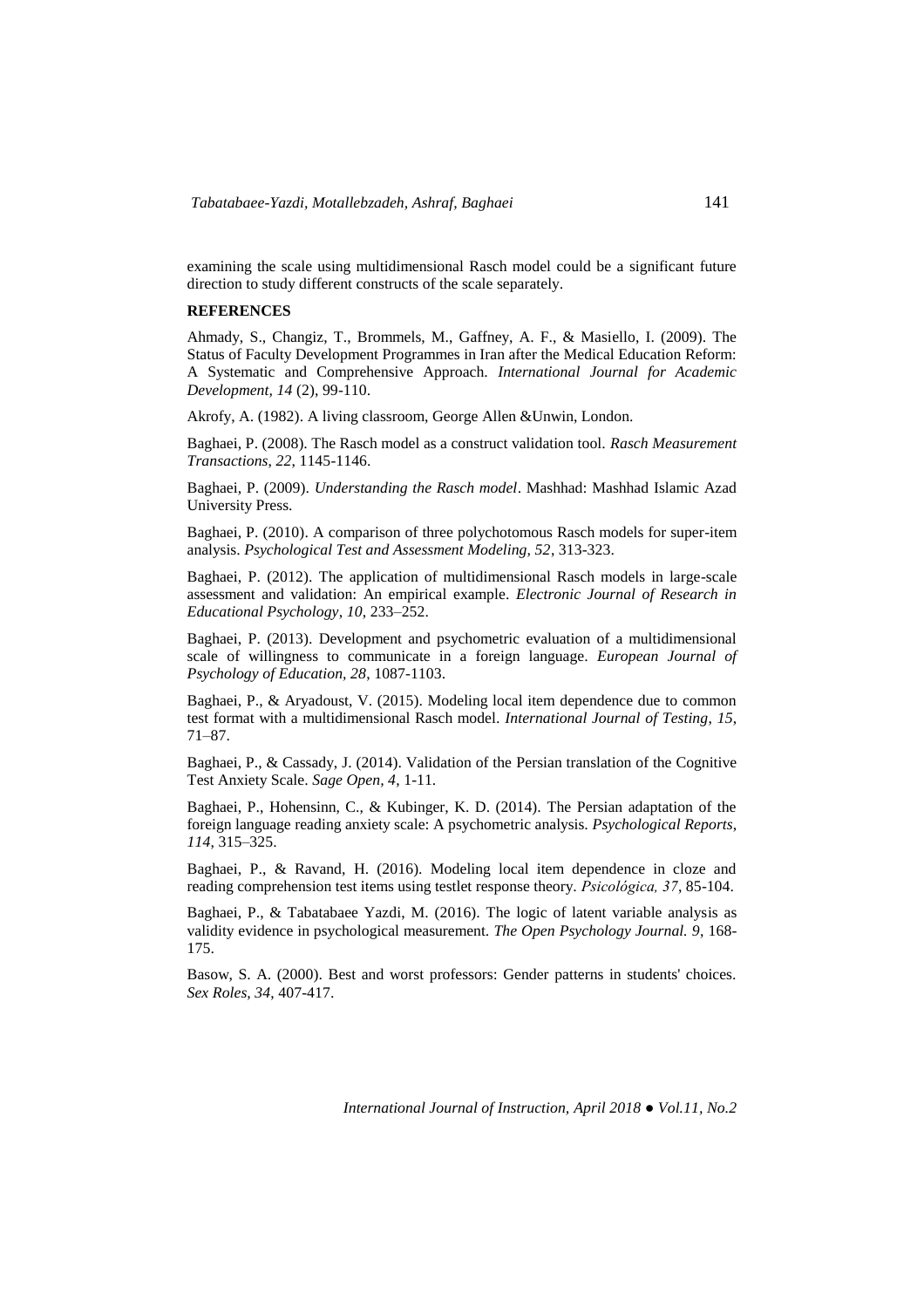Basow, S. A., & Silberg, N. T. (1987). Student evaluations of college professors: Are female and male professors rated differently? *Journal of Educational Psychology, 79*, 308314.

Best, J. B., & Addison, W. E. (2000). A preliminary study of perceived warmth of professor and student evaluations. *Teaching of Psychology, 27*, 60-62.

Bhardwaj, A. (2009). Role of personality factors for teaching effectiveness. Pacific Business Review: *A Quarterly Journal of Management, 2*, 75-80.

Bond, T. G., & Fox, C. M. (2007). *Applying the Rasch model: Fundamental measurement in the human sciences*. Mahwah, NJ: Lawrence Erlbaum.

Borsboom, D. (2008). Latent variable theory. *Measurement, 6*, 25-53.

Bousfield, W. A. (1940). Students' ratings of qualities considered desirable in college professors. *School and Society, 51*, 253-256.

Chacón, C. T. (2005). Teachers' perceived efficacy among English as a foreign language teachers in middle schools in Venezuela. *Teaching and Teacher Education, 21*(3), 257– 272.

Chacón, C. T. (2005). Teachers' perceived efficacy among English as a foreign language teachers in middle schools in Venezuela. *Teaching and Teacher Education, 21*(3), 257– 272.

Cohen, J., McCabe, L., Michelli, N., & Pickeral, T. (2009). School climate: Research, policy, practice, and teacher education. *Teachers College Record, 111*(1), 180-213.

Conley, D. (1992a). Five key issues in restructuring. Eugene, OR: *ERIC Clearinghouse on Educational Management*. ED344329.

Cravens, T. F. (1996, March). Students' perceptions of the characteristics of teaching excellence. Paper presented at the National Social Science Conference, Reno, NV.

Dooly, M., & Sadler, R. (2013). Filling in the gaps: linking theory and practice through telecollaboration in teacher education. *ReCALL, 25*(1), 4-29.

Feldman, K. A. (1986). The perceived instructional effectiveness of college teachers as related to their personality and attitudinal characteristics: *A review and synthesis. Research in Higher Education, 24*, 139-213.

Fullan, M. G. (1999). *Change Forces: the sequel* (Bristol, PA, Falmer Press).

Fullan, M. G., & Hargreaves, A. (1996). *What's Worth Fighting for in Your School*  (New York, Teachers College Press).

Guerrero, L. K., & Miller, T. (1998). Associations between nonverbal behaviors and initial impressions of instructor competence and course content in videotaped distance education courses. *Communication Education, 47*(1), 30-42.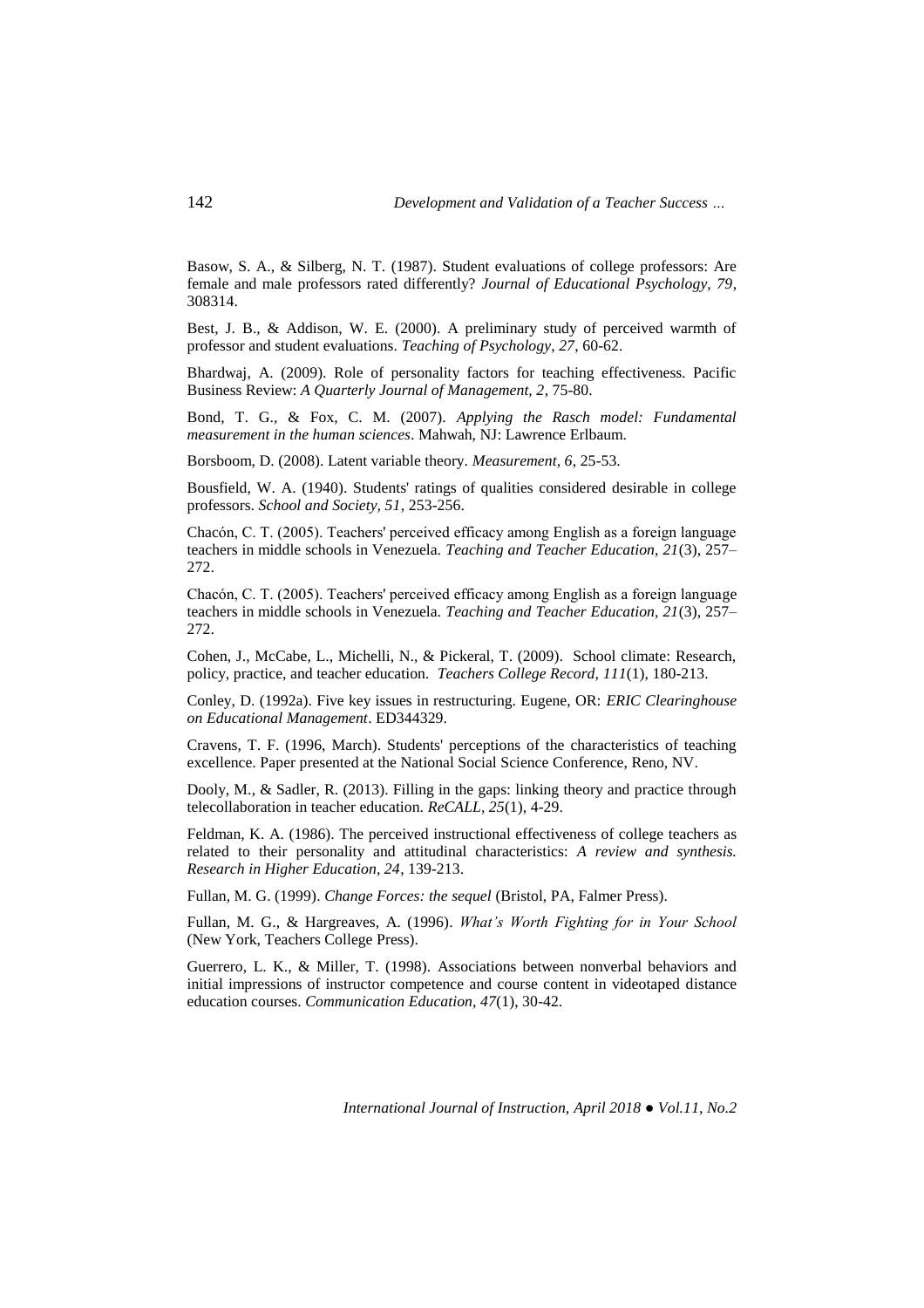Ghaith, G., & Shaaban, K. (1999). The relationship between perceptions of teaching concerns, teacher efficacy, and selected teacher characteristics. *Teaching and Teacher Education 15*(5), 487-496.

Ghasemi, B., Hashemi, M. (2011). The study of the characteristics of successful English language teachers from the viewpoint of the English language students of Islamic Azad University, Hamedan Branch. *Journal of Social and Behavioral Sciences, 28,* 411-415.

Harootunian, B., & Yargar, G. P. (1980). *Teachers' conceptions of their own success*. Paper presented at the Annual Meeting of the American Educational Research Association, Boston, MA, April.

Linacre, J. M. (2009a). *A user's guide to WINSTEPS*. Chicago, IL: Winsteps.

Linacre, J. M. (2009b). Local independence and residual covariance: A study of Olympic figure skating ratings. *Journal of applied measurement, 11*, 157-169.

Linacre, J. M. (1999). Investigating rating scale category utility. *Journal of Outcome Measurement*, *3*, 103-122.

Loucks-Horsley, Hewson, Love & Stiles. (1998). *Designing professional development for teachers of science and mathematics.* Thousand Oaks, CA: Corwin Press

Malik Omar, A. (2016). Characteristic Features of a Successful English Language Teacher (A Students' Perspective). Retrieve fro[m http://hdl.handle.net/123456789/913](http://hdl.handle.net/123456789/913)

Marinescu, M., Blândul, V. C., Orţan, F., Bradea, A., & Lăzuran, A. L. (2017). Some Characteristics of Teachers' From Non-Formal Education Perspective. *International Journal on Lifelong Education and Leadership, 2*(1), 42-46.

Marsh, H. W., & Roche, L. A. (1997). Making students' evaluations of teaching effectiveness effective: The critical issues of validity, bias, and utility. *American Psychologist, 52,* 1187-1197.

Owen, J., & Skinner, S. (2004). *Professional development initiative: Proposal for action*. Professional Development Initiative Implementation Work Group: Duke University

Radmacher, S. A., & Martin, D. J. (2001). Identifying significant predictors of student evaluations of faculty through hierarchical regression analysis. *Journal of Psychology, 135*, 259-268.

Raiche, G. (2005). Critical eigenvalue size in standardized residual Principal Component Analysis. *Rasch Measurement Transactions, 19*(1), 1012.

Richard, H., "Moral Purposes of Successful Teachers" (1998). Electronic Theses and Dissertations. Paper 2879.http://dc.etsu.edu/etd/2879

Seyf, A. (2008). *Educational psychology*, Agah publisher, Tehran, Iran.

Shoari Nejhat, A. (1996). *Foundation of Education*, Roshe publisher, Tehran, Iran.